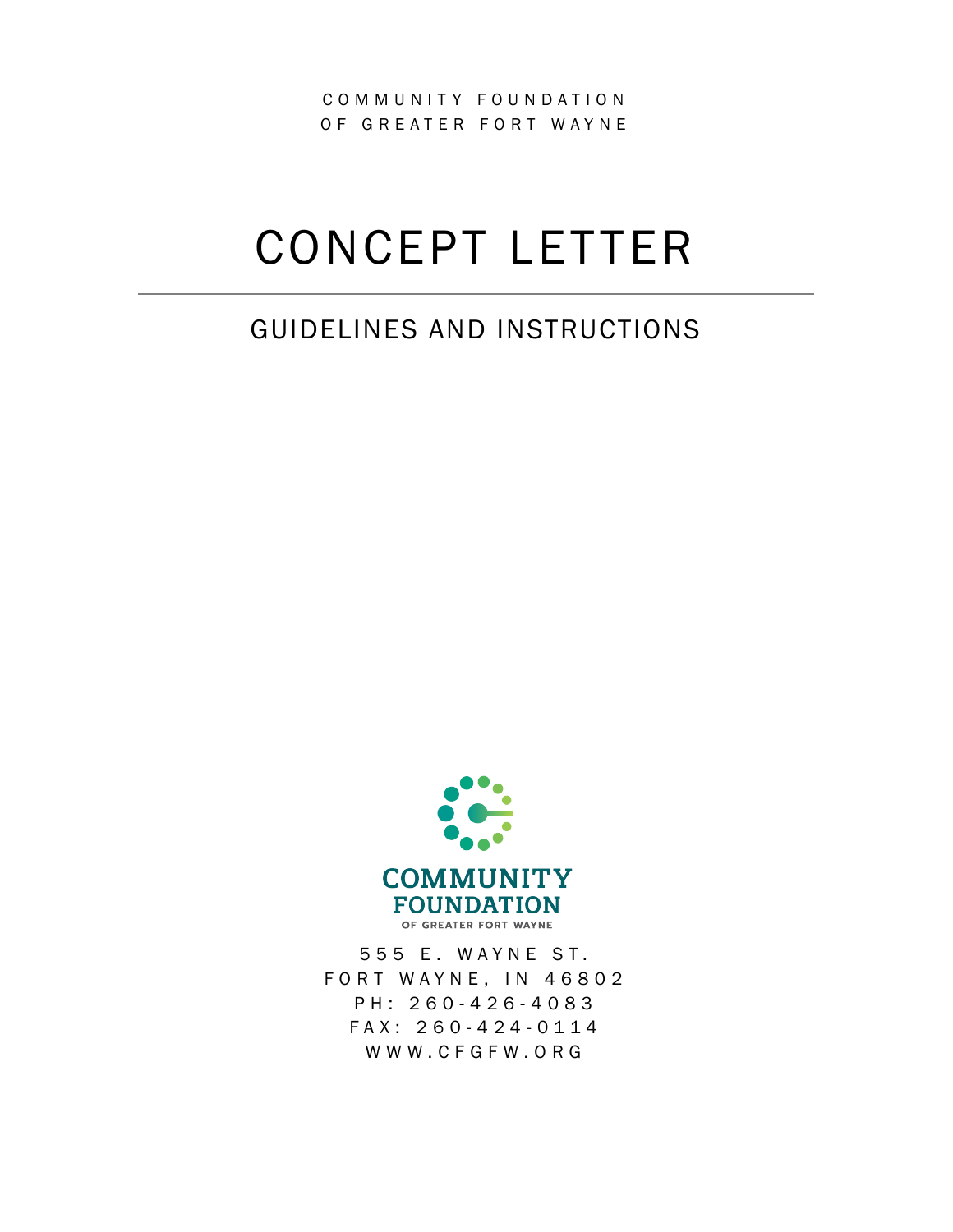## TABLE OF CONTENTS

| <b>CONTACT INFORMATION</b>                                                                                                                                                                                                                                                                                                                                                                                                                                                                            |                                                                                    |
|-------------------------------------------------------------------------------------------------------------------------------------------------------------------------------------------------------------------------------------------------------------------------------------------------------------------------------------------------------------------------------------------------------------------------------------------------------------------------------------------------------|------------------------------------------------------------------------------------|
| <b>COMPETITIVE GRANTMAKING OVERVIEW</b>                                                                                                                                                                                                                                                                                                                                                                                                                                                               | 1                                                                                  |
| <b>ELIGIBILITY</b>                                                                                                                                                                                                                                                                                                                                                                                                                                                                                    | 1                                                                                  |
| <b>FUNDING PRIORITIES</b>                                                                                                                                                                                                                                                                                                                                                                                                                                                                             | $\overline{2}$                                                                     |
| What the Community Foundation Funds<br>What the Community Foundation Does Not Fund<br><b>Funding for Religious Purposes</b><br><b>Economic Development Requests</b>                                                                                                                                                                                                                                                                                                                                   | $\overline{2}$<br>$\overline{c}$<br>3<br>3                                         |
| <b>GRANT CATEGORIES</b>                                                                                                                                                                                                                                                                                                                                                                                                                                                                               | 5                                                                                  |
| <b>Agency Support</b><br><b>Technology Support</b><br>Limitations                                                                                                                                                                                                                                                                                                                                                                                                                                     | 5<br>5<br>5                                                                        |
| <b>COMPLETING THE CONCEPT LETTER</b>                                                                                                                                                                                                                                                                                                                                                                                                                                                                  | 5                                                                                  |
| Deadline for concept letter<br>Items to include in your concept letter<br>Additional information                                                                                                                                                                                                                                                                                                                                                                                                      | 5<br>$\,$ 6<br>6                                                                   |
| WHAT TO EXPECT AFTER SUBMITTING YOUR CONCEPT LETTER                                                                                                                                                                                                                                                                                                                                                                                                                                                   | 6                                                                                  |
| Application procedures and help for eligible grantseekers<br><b>Grantseekers Workshop</b>                                                                                                                                                                                                                                                                                                                                                                                                             | 6<br>6                                                                             |
| <b>CONFIDENTIALITY AND CONFLICT OF INTEREST</b>                                                                                                                                                                                                                                                                                                                                                                                                                                                       |                                                                                    |
| Confidentiality<br><b>Conflict of Interest Policy</b>                                                                                                                                                                                                                                                                                                                                                                                                                                                 | $\prime$<br>$\overline{7}$                                                         |
| <b>FISCAL SPONSORSHIP</b>                                                                                                                                                                                                                                                                                                                                                                                                                                                                             | 7                                                                                  |
| <b>FREQUENTLY ASKED QUESTIONS</b>                                                                                                                                                                                                                                                                                                                                                                                                                                                                     | 7                                                                                  |
| Does the Community Foundation fund capital campaigns?<br>Can I apply for an agency support grant and a technology grant?<br>How much funding should I request?<br>Are there any unique Community Foundation initiatives?<br>What are the reporting requirements if I receive a grant?<br>How does the grant process work?<br>When will I find out if my organization has received a grant?<br>Is an audit required to receive funding?<br>Who can I talk to at the Community Foundation about grants? | 7<br>8<br>8<br>8<br>$\begin{array}{c} 8 \\ 8 \end{array}$<br>9<br>$\mathsf 9$<br>9 |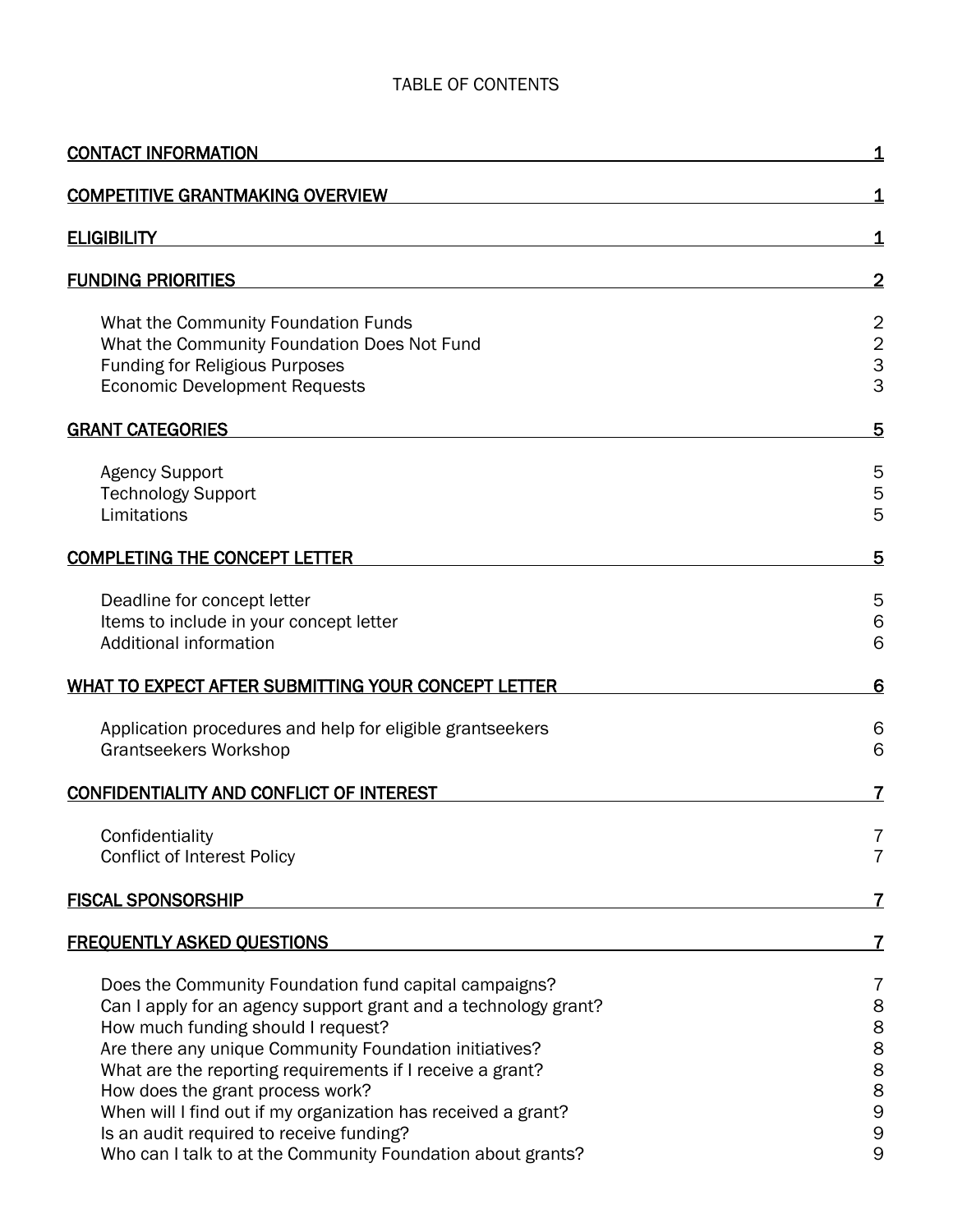#### CONTACT INFORMATION

<span id="page-2-0"></span>The Community Foundation is open Monday through Friday from 8:00 a.m. to 4:30 p.m. Funding questions can be directed to:

| Contact:                                  | Christine Meek, Vice President of Nonprofit Excellence, cmeek@cfgfw.org<br>Lisa Pickerman, Director of Grants and Scholarships, Ipickerman@cfgfw.org |
|-------------------------------------------|------------------------------------------------------------------------------------------------------------------------------------------------------|
| Address:                                  | 555 E. Wayne St.<br>Fort Wayne, IN 46802                                                                                                             |
| Phone Number:<br>Fax Number:<br>Web site: | 260-426-4083<br>260-424-0114<br>www.cfgfw.org                                                                                                        |

## COMPETITIVE GRANTMAKING OVERVIEW

<span id="page-2-1"></span>The Community Foundation is made up of many different types of funds, including donor advised, restricted, field of interest, scholarship, and agency endowments. The majority of these funds do not accept unsolicited funding requests from nonprofits. The Community Foundation's Community Impact Fund and Clarke Endowment Fund do accept such requests through a formal process described herein. In addition, applications submitted to the Community Impact Fund and the Clarke Endowment Fund are screened to determine their funding eligibility through other funds of the Community Foundation. No additional application or information is required for this consideration. The following grant guidelines apply only to grants awarded from the competitive grant program.

These guidelines offer general guidance and are not a guarantee for success in obtaining a grant. Each proposal is evaluated on its potential value to Allen County; the quality of planning, leadership, support, and vision expressed; the relative need for the program proposed; and the current funds available for distribution. Due to the large number of funding requests, the Community Foundation can fund only a small portion of the requests received. An unsuccessful application does not reflect the worthiness of a particular project.

The Community Foundation is required to fully review and evaluate all funding requests, resulting in a decision-making and approval process that normally takes several months. The grant review committee reviews grant applications four times a year and presents recommendations to the board of directors at the board meetings in February, May, August, and November. A lack of requested information or an incomplete concept letter or application will delay the decision-making and approval process by several months.

## **ELIGIBILITY**

<span id="page-2-2"></span>Grants are made only to nonprofit organizations that have federal tax-exempt status as a section 501(c)(3) public charity or to government agencies (see limitations for government agencies under "What the Community Foundation Does Not Fund"). The nonprofit or government agency must serve the Allen County area. No grants are made to individuals other than those made through designated scholarship funds.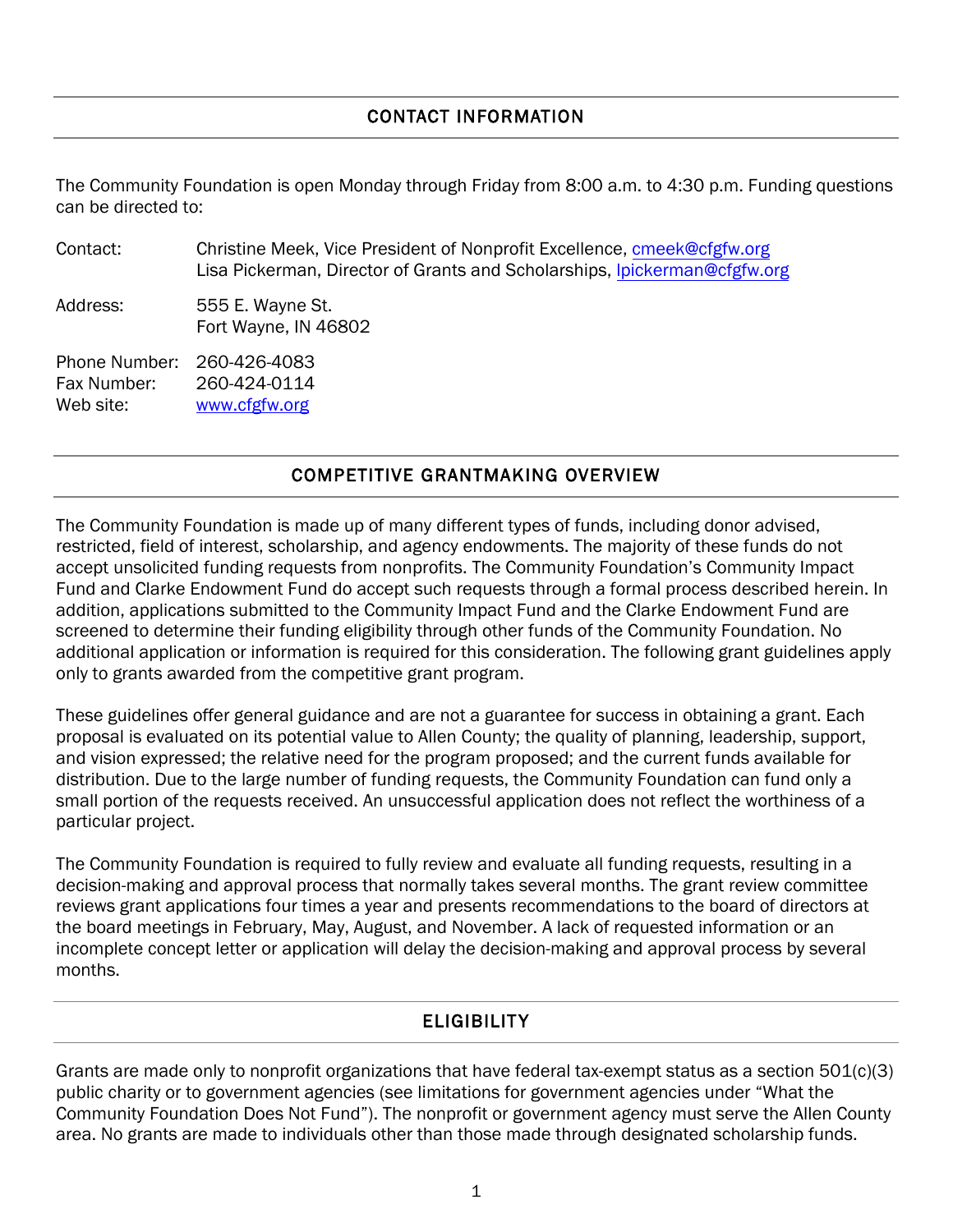An agency can only apply for one grant, unrestricted agency support or technology support, in a 12-month period. Additionally, the foundation does not respond to annual appeals for support or to widely circulated, generalized funding requests. Although the Community Foundation does not award grants from the competitive process for religious purposes, grants for religious purposes may be awarded from other funds at the Community Foundation. Grants from other funds will be made in accordance to their specific guidelines.

The mission of the Community Foundation of Greater Fort Wayne states, in part, that we strive to "improve the quality of life" for the citizens of Allen County. We believe that our community can best be served by a wide variety of charitable organizations that both reflect and serve different constituencies.

Our mission calls us to serve everyone regardless of race, color, ancestry, national origin, sex, age, religion, disability, familial status, sexual orientation, gender, or gender identity. Funding from our unrestricted endowments may be provided to a variety of charitable organizations that reflect the diversity of our community, and is subject to our "Funding for Religious Purposes" policy stated elsewhere.

We seek grantees and partners that incorporate diversity and inclusion into their mission, governance board, staff, volunteers, and constituents served. To receive a grant from the Community Foundation's unrestricted endowments, your organization must affirm that no person is excluded from services due to discriminatory reasons including race, color, ancestry, national origin, sex, age, religion, disability, familial status, sexual orientation, gender, or gender identity.

We recognize that many high-quality charitable organizations are motivated by their unique religious values and beliefs. While we encourage charitable organizations to strive to strengthen themselves through the value of a diverse group of staff and volunteers, and will give funding preference to such organizations, we support organizations that provide a unique community service regardless of their hiring and volunteer recruitment policies involving religion, provided they are in compliance with applicable local, state, or federal laws.

## FUNDING PRIORITIES

#### <span id="page-3-1"></span><span id="page-3-0"></span>WHAT THE COMMUNITY FOUNDATION FUNDS

The Community Foundation encourages requests that are developed in consultation with other agencies and planning groups, increase coordination and cooperation among agencies, and reduce unnecessary duplication of services. Preference is given to funding requests that:

- Address priority community concerns;
- **Encourage more effective use of community resources;**
- Test or demonstrate new approaches and techniques in the solution of community problems;
- Are intended to strengthen the management capabilities of agencies; and
- Promote volunteer participation and citizen involvement in community affairs.

#### <span id="page-3-2"></span>WHAT THE COMMUNITY FOUNDATION DOES NOT FUND

The Community Foundation cannot meet every community need. We do not make grants from the Community Impact Fund or the Clarke Endowment Fund for the following:

- **Annual fund drives;**
- **•** Operating deficits or after-the-fact support;
- Endowment funds, except for endowment-building matching grants for funds held at the Community Foundation;
- Direct or grassroots lobbying;
- Religious purposes;
- Hospitals, medical research, or academic research;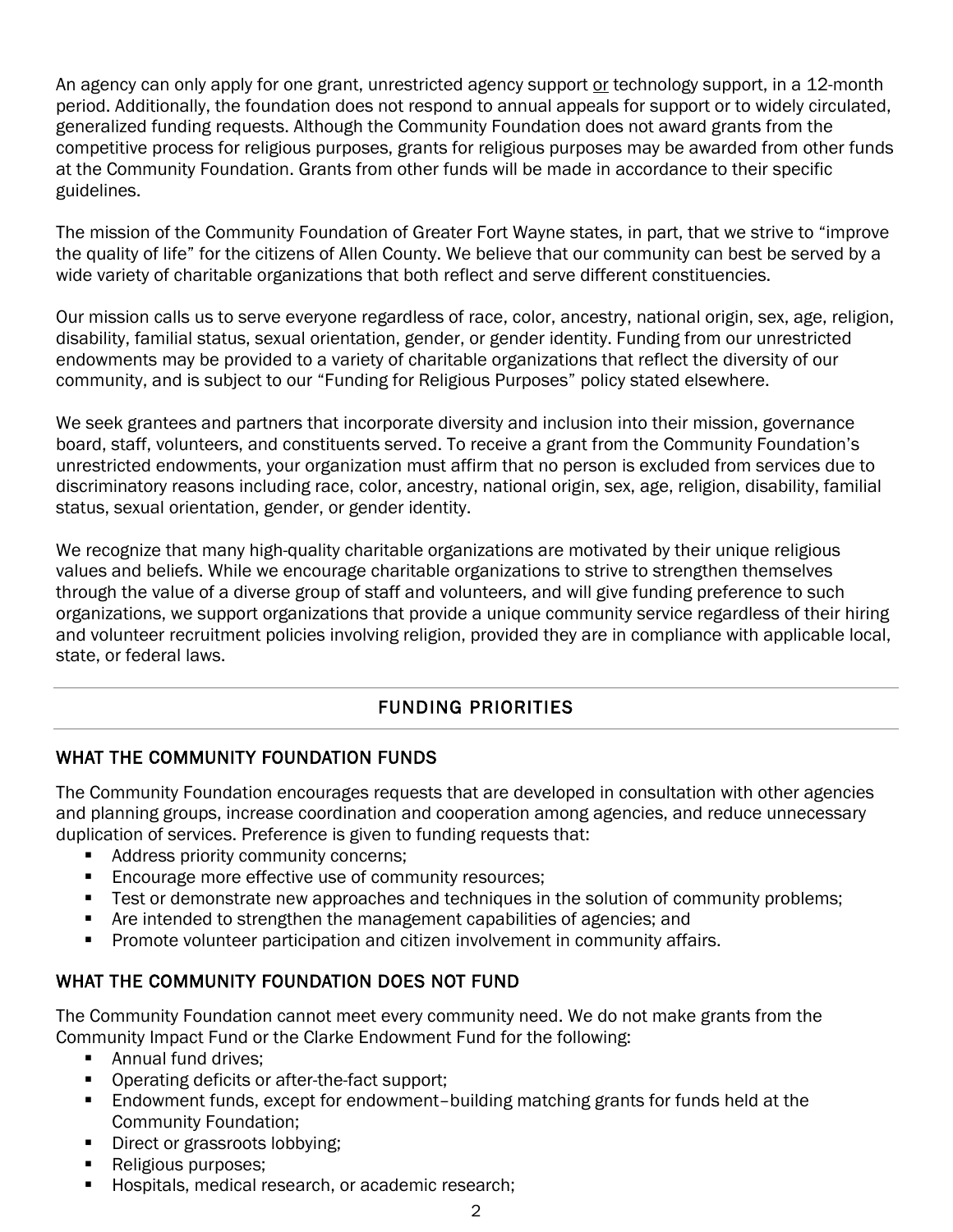- Public, private, or parochial educational institutions, except in special situations when support is essential to projects/programs that meet critical community needs;
- Governmental agencies, including public school systems, except in special situations when support is essential to projects/programs that meet critical community needs;
- **EXTER** Limited special-interest organizations, except when such support significantly benefits the disadvantaged; and
- **Funding for sponsorships, special events, commercial advertising, films or videos, television** programs, conferences, group uniforms, or group trips.

## <span id="page-4-0"></span>FUNDING FOR RELIGIOUS PURPOSES

The Fort Wayne community is the home of various faiths. We are fortunate to have many faith-based agencies that serve our community, some located in houses of worship and some at separate locations. The Community Foundation, with its mission to "serve all the people of Allen County," provides funding to faith-based groups that meet certain guidelines through the Community Impact Fund and the Clarke Endowment Fund as well as various other funds it manages. The Community Impact Fund and the Clarke Endowment Fund allow funding to religious organizations for charitable purposes; the funds do not allow funding for religious purposes. These guidelines apply only to the Community Impact Fund and the Clarke Endowment Fund.

Grants and scholarships awarded from other funds at the Community Foundation are distributed according to their individual fund agreements, with recommendations from donor advisors, and final approval by the board of directors. Many of these funds do award grants and scholarships for religious purposes.

To assist your agency in determining its eligibility to receive funding from the Community Impact Fund and the Clarke Endowment Fund, we have included a sample list of eligible program characteristics and descriptions of previously funded faith-based organizations below. The lists are not comprehensive and should be used only as a guide. We encourage you to contact the director of community impact or the grants manager should you have questions about your agency's funding eligibility.

Characteristics of eligible programs may include, but are not limited to:

- May be located in a house of worship;
- **Separate nonreligious programs from religious programs;**
- May use the same room, but not at the same time, for religious and nonreligious programs;
- **Are open to all, regardless of religious affiliation;**
- Abstain from religious worship, instruction, or proselytization (recruitment); and
- **Eliminate required statements of belief from participants.**

Descriptions of previously funded programs include:

- A soup kitchen operated out of a church;
- Transitional housing for homeless families run by a faith-based organization;
- **Case management for families in need at a faith-based social service agency;**
- **Emergency housing located in various churches; and**
- A food bank serving the unemployed out of a faith-based ministry.

#### <span id="page-4-1"></span>ECONOMIC DEVELOPMENT REQUESTS

Grants made for economic development purposes are intended to stimulate Allen County's economic vitality. Grants may be awarded to specific municipal, government, or nonprofit projects and organizations that have a direct positive impact on the economic development of Allen County communities that meet certain criteria.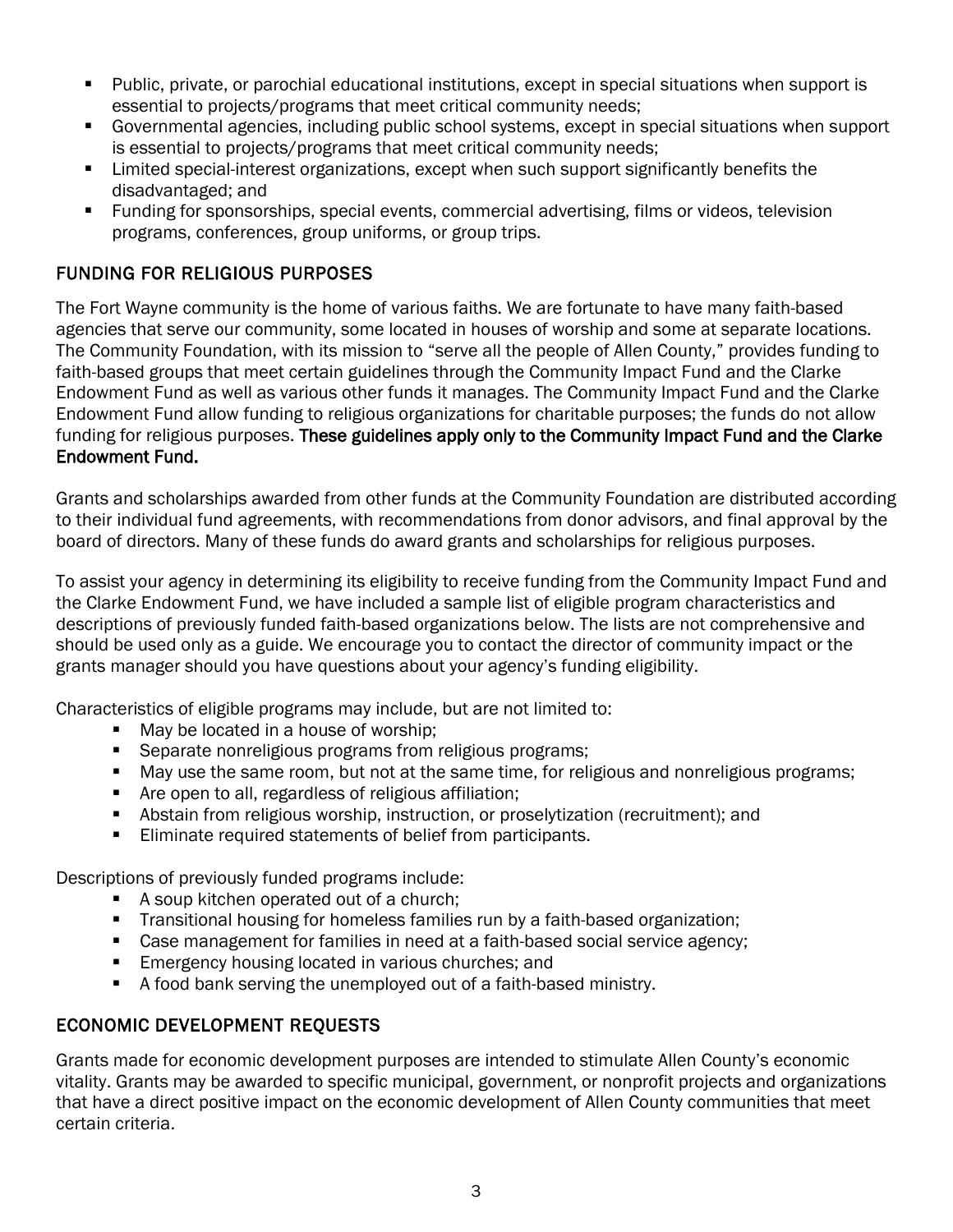The ultimate goal of an economic development grant is to help create vibrant, economically-integrated neighborhoods and to increase opportunities for low-income residents, ultimately improving quality of life. Economic development grant recipients, whether direct or indirect, must serve the poor, distressed, or disadvantaged in some way.

The Community Foundation must ensure that any grant made will provide a public benefit and not serve private interests. To ensure that funds are furthering a charitable purpose, economic development grants must generally fit into one or more of the categories listed below. Charitable activities may, and often do, serve more than one of these purposes. Promoting economic development is not, by itself, a charitable purpose. Any economic or community development grant proposal must have a clearly identified charitable purpose.

IRS recognized charitable purposes:

- Relief of the poor and distressed or of the underprivileged;
- Advancement of education or science;
- **Exection or maintenance of public buildings, monuments, or works;**
- **Lessen the burdens of government; and**
- **Promote social welfare, eliminate discrimination, or combat community deterioration.**

For a grant by the Community Foundation to be considered charitable, it must achieve one of the IRS-listed purposes. The Community Foundation must ask itself, at every point, can we state the charitable purpose for which this grant will be used.

Legally the Community Foundation may not support activities that have a "substantial" non-charitable purpose or result in inurement to private entities or persons. Unfortunately there is no clear method to differentiate substantial from insubstantial; each request must be evaluated on its specific facts and circumstances. The key is to make certain the primary focus and beneficiaries of the grant area a broadbased group that fits within the tax code definition of a charitable purpose.

Examples of projects that fit the legal definition of charitable purpose include:

- **Encouraging businesses to locate new facilities in economically depressed areas;**
- **Construction or renovation of housing for low income families;**
- **Buying blighted land and converting it into an industrial park by providing tenant businesses** with attractive lease terms but binding them to hire and train local unemployed persons;
- **Programs that benefit the disabled by providing training and/or job opportunities;**
- Development of a blighted area into a biotechnological research and development center;
- Support to attract new industry to the community or encourage development of, or retention of, an industry in the community that is for the public benefit;
- Preservation and renovation of an historic attraction in a blighted area;
- Scientific research aimed at attracting new industry to the community for the revitalization of a depressed residential area.

To determine if a grant request fits within the IRS definition of a charitable purpose, the Community Foundation due diligence process may include many of the following steps:

- Obtain a government ruling that the area is blighted or requires redevelopment.
- Ensure that a project benefits a charitable class such as offering training or employment to historically unemployed or under-employed people.
- **EXP** Carefully document the nature of expenditures to show a charitable purpose through written grant agreements describing sponsored activities, budget, personnel, and objectives.
- **If Identify that the economic development project will benefit the targeted community as opposed** to individual investors.
- Determine how the project will contribute to the economic development of individuals or groups who are otherwise unable to progress economically.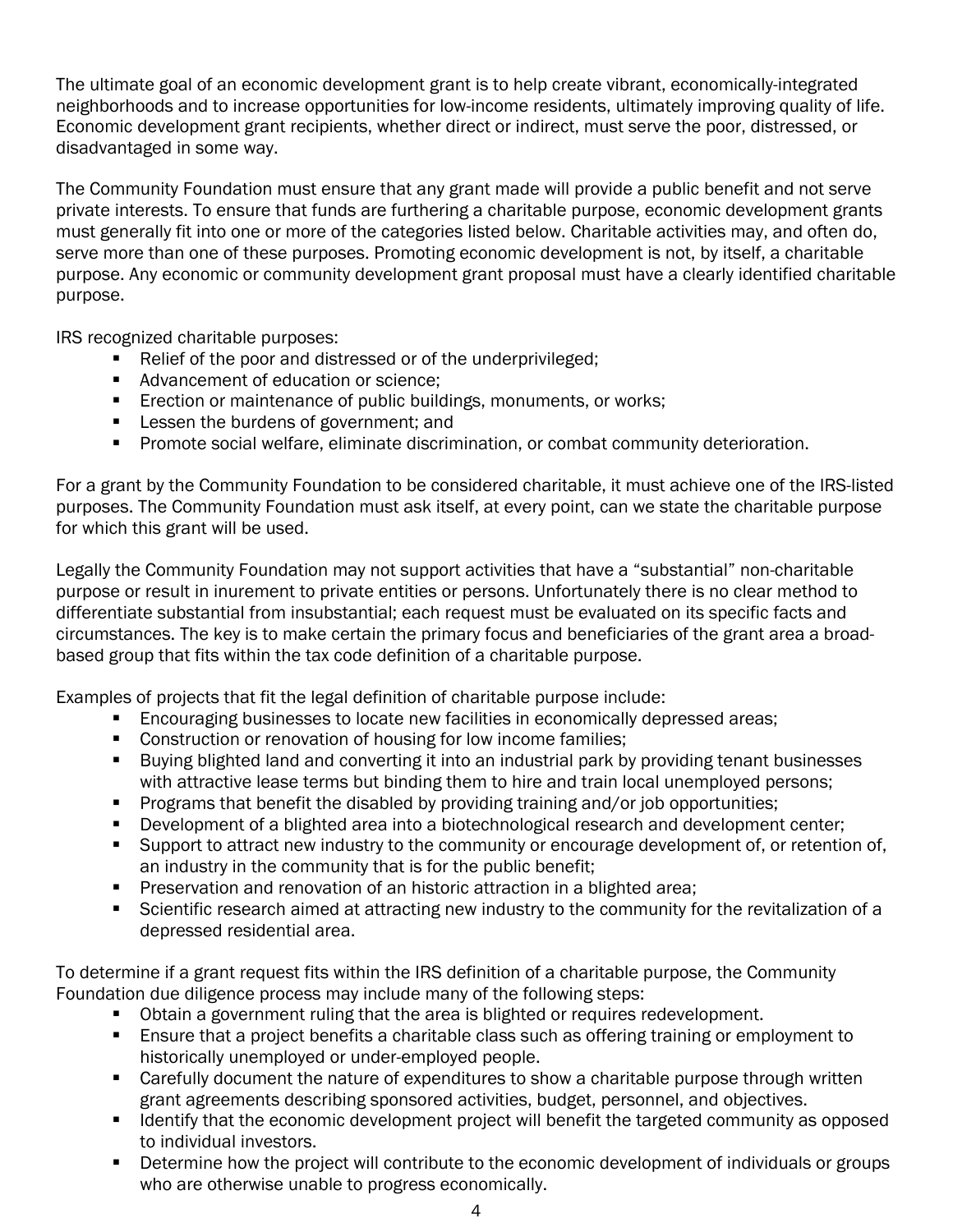- Assure follow-up reporting as to details of progress made in achieving charitable goals (the larger the grant, the more details required).
- **Preference should be given to low skilled businesses or those that will employ minorities or** other disadvantaged persons.

#### GRANT CATEGORIES

#### <span id="page-6-1"></span><span id="page-6-0"></span>AGENCY SUPPORT

- For general operating support or existing programs and projects.
- Agency support requests are eligible for multi-year awards of up to \$75,000 a year for three years, totaling no more than \$225,000.
- Agencies that receive a multi-year award are not eligible to receive another agency support grant until the multi-year grant has expired.

#### <span id="page-6-2"></span>TECHNOLOGY SUPPORT

- Funding is for the purchase of computers, computer-related technology, telephone systems, audiovisual systems, security systems, etc.
- Technology support requests are eligible for single year awards of up to \$50,000.
- Technology requests with support from more than one funder are encouraged.

#### <span id="page-6-3"></span>**LIMITATIONS**

An agency can only apply for one grant, unrestricted agency support or technology support, in a 12-month period. Exceptions to the one grant per organization, per 12-month policy, may be made in cases when the organization requesting funding serves as the fiscal sponsor for another organization. The maximum grant award normally does not exceed the amounts referenced above. It is strongly suggested that requests not exceed these guidelines.

## COMPLETING THE CONCEPT LETTER

<span id="page-6-4"></span>After thoroughly reviewing these guidelines, the completion of a concept letter is the first step in the formal grant application process. One original and five copies for a total of six are needed.

#### <span id="page-6-5"></span>DEADLINE FOR CONCEPT LETTER

We strongly encourage grantseekers to submit their concept letters as early as possible. We do not accept e-mailed or faxed concept letters. Please schedule enough time to secure the required signatures for the Concept Letter Fact Sheet. In fairness to all, we do not accept late and/or incomplete concept letters for any reason. See the Grant Schedule for concept letters deadlines.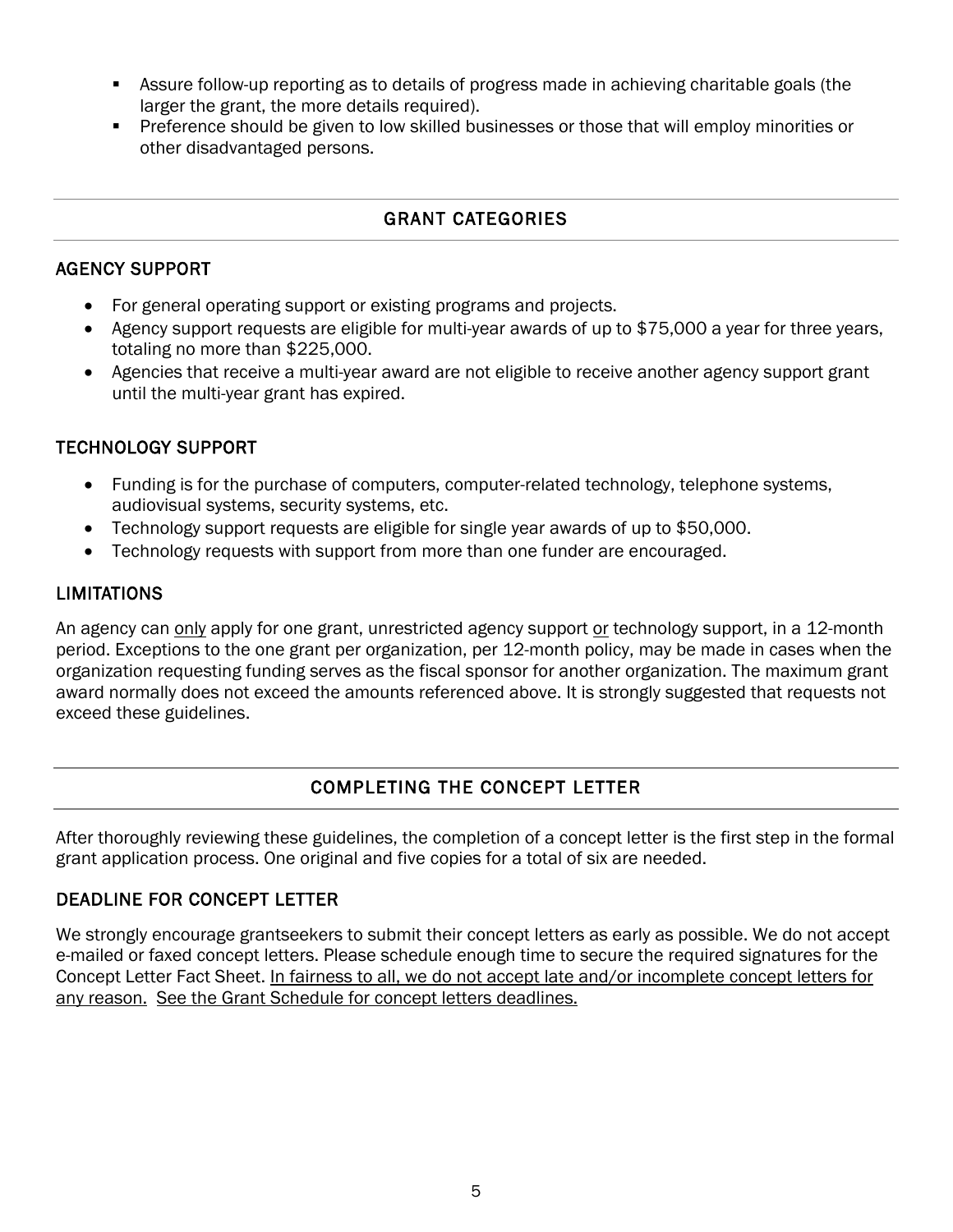## <span id="page-7-0"></span>ITEMS TO INCLUDE IN YOUR CONCEPT LETTER

Please attach the original and five copies (for a total of six) of the following items, in this order:

- 1. Concept Letter Fact Sheet An additional "cover page" is not requested or necessary
- 2. Original, dated narrative letter Two pages maximum, describing your program and funding request;
- 3. A detailed program budget if requesting program support OR a full organizational budget for general operating support

Clearly explain the program and/or technology expenses, existing and/or anticipated funding sources for the program, and the amount being requested from the Community Foundation or agency budget for those applying for unrestricted operating support

- 4. Most recent fiscal year-end financial statements, audited if available To apply for a competitive grant, grantees must have an audit completed at least once every five years
- 5. A copy of the organization's 501(c)(3) determination letter For agencies using a fiscal sponsor, see Fiscal Sponsorship section
- 6. A list of your board of directors and their principal affiliations Should include full name, address, telephone number(s), employment and/or volunteer affiliation), with board meeting dates, times, and location.

## <span id="page-7-1"></span>ADDITIONAL INFORMATION

Please use paper that copies legibly and attach all materials using a paper clip. Do not enclose your concept letter in any sort of cover. Do not provide any materials other than those specifically requested at this time. This includes display materials, videotapes, audio cassettes, etc. Due to the volume of requests, materials not requested will not be reviewed or retained.

For agencies not currently recognized by the Internal Revenue Service as a 501(c)(3) tax-exempt nonprofit, attach a copy of the sponsoring organization's Internal Revenue Service Letter of Determination. The sponsoring organization's chief executive officer must also sign the concept letter fact sheet.

## WHAT TO EXPECT AFTER SUBMITTING YOUR CONCEPT LETTER

<span id="page-7-2"></span>Staff will process the request and notify you on how to proceed. Possibilities include:

- **Invitation to complete a formal application; the appropriate application form will be provided.**
- **A** request for more information.
- Advise to not pursue funding at this time.

## <span id="page-7-3"></span>APPLICATION PROCEDURES AND HELP FOR ELIGIBLE GRANTSEEKERS

Those grantseekers selected to complete an application will be provided with the appropriate grant application: agency support or technology support. The program staff will be available to provide guidance and answer any questions you may have.

## <span id="page-7-4"></span>GRANTSEEKERS WORKSHOP

Grantseekers invited to apply for funding are encouraged to attend an informal meeting designed to help with any remaining questions about completing the grant application. Dates for the grantseekers' workshop are noted on the yearly schedule. Attendance is not a requirement and is open only to those grantseekers selected to submit applications for the current funding quarter. Grantseekers may bring a draft of their application package to the workshop to ask specific questions or may get general advice as needed.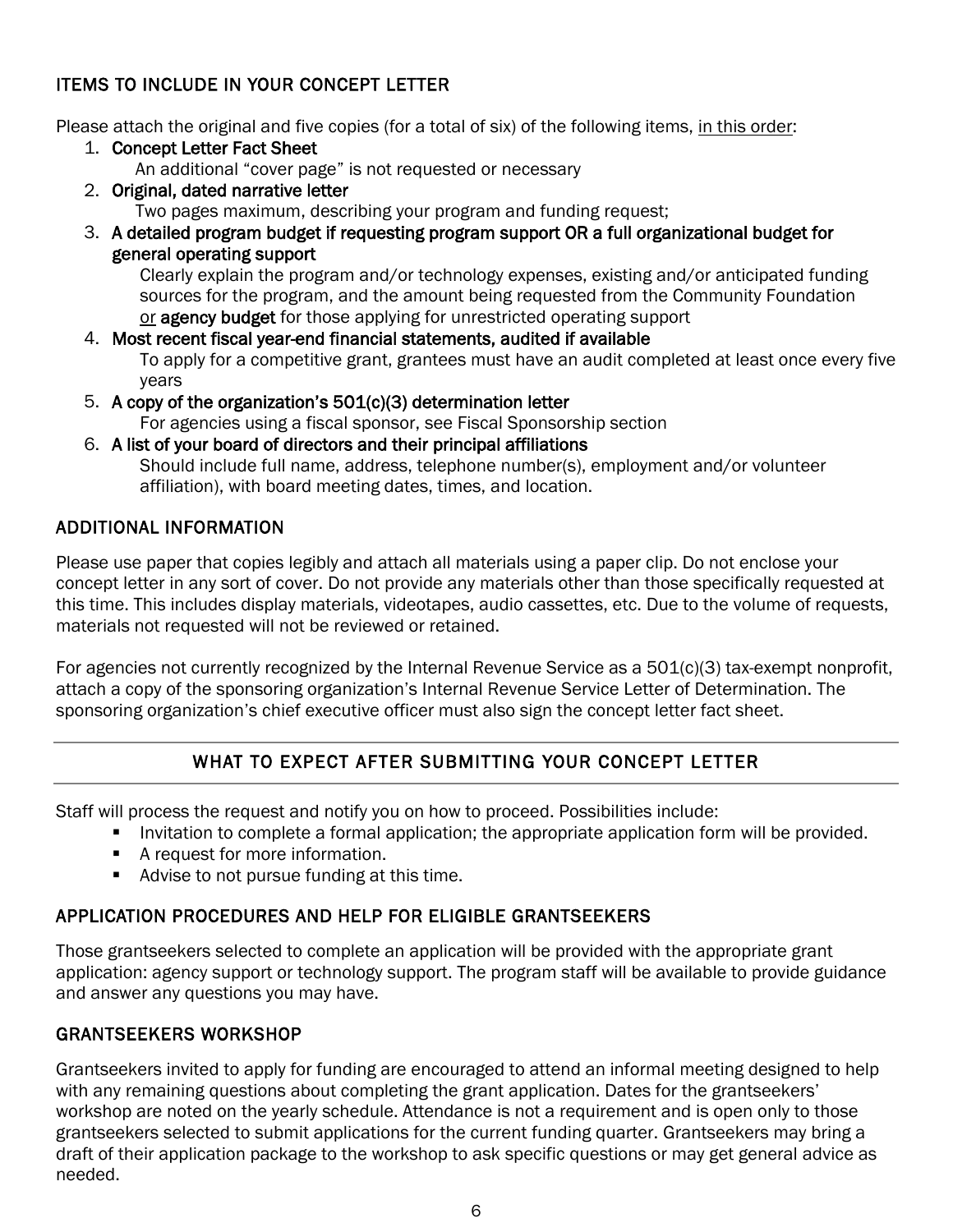## <span id="page-8-1"></span><span id="page-8-0"></span>CONFIDENTIALITY

Although the deliberations and discussions of the grant review committee are strictly confidential, the program staff will share information with other individuals and agencies as needed. To assist the grantseeker, the program staff may discuss general concerns and questions with the grantseeker.

## <span id="page-8-2"></span>CONFLICT OF INTEREST POLICY

The Community Foundation maintains a strict conflict of interest policy for its board, staff, and grant review committee to ensure independence and integrity in its recommendations. Staff and grant review committee members may not accept any form of compensation, gifts, or favors from any organization or representative that anticipates submitting a grant proposal to the foundation, has submitted a proposal, or has received a grant.

Paid staff members of the Community Foundation may serve on the board of nonprofit organizations. Those organizations, however, are disqualified from applying for or receiving an agency or technology support grant from the Community Impact Fund, the Clarke Endowment Fund, or any named unrestricted fund of the Community Foundation. The staff of the Community Foundation may not participate in fundraising feasibility studies.

## FISCAL SPONSORSHIP

<span id="page-8-3"></span>If your organization is not currently recognized by the Internal Revenue Service as a 501(c)(3) tax exempt nonprofit, you may identify another agency to act as your organization's fiscal sponsor. The fiscal sponsor must be recognized as a publicly supported, charitable organization under section 501(c)(3) of the Internal Revenue Service Code.

A copy of the sponsoring organization's Internal Revenue Service Letter of Determination showing 501(c)(3) status must be included with your proposal, along with copies of the sponsor's most recent annual financial statements (audited if available). The sponsoring organization's chief executive officer must complete and sign the fiscal Sponsor section at the bottom of the Concept Letter Fact Sheet. If a grant is approved, payment will be made to your organization through your fiscal sponsor.

## FREQUENTLY ASKED QUESTIONS

## <span id="page-8-5"></span><span id="page-8-4"></span>DOES THE COMMUNITY FOUNDATION FUND CAPITAL CAMPAIGNS?

From time to time, if the funds remain available after the competitive grant requests have been addressed, the grant review committee may recommend to the Community Foundation Board of Directors special grants designated for capital campaigns in the community. Such grants would typically support organizations that meet some or all of the following criteria:

- Are transformational for clients and the community;
- Provide support to a broad segment of the community;
- Are leaders in their respective service areas; and,
- Have previously been vetted by the grant review committee for annual support.

In addition, any organization may use unrestricted agency support grant proceeds for any purpose, including for capital purposes.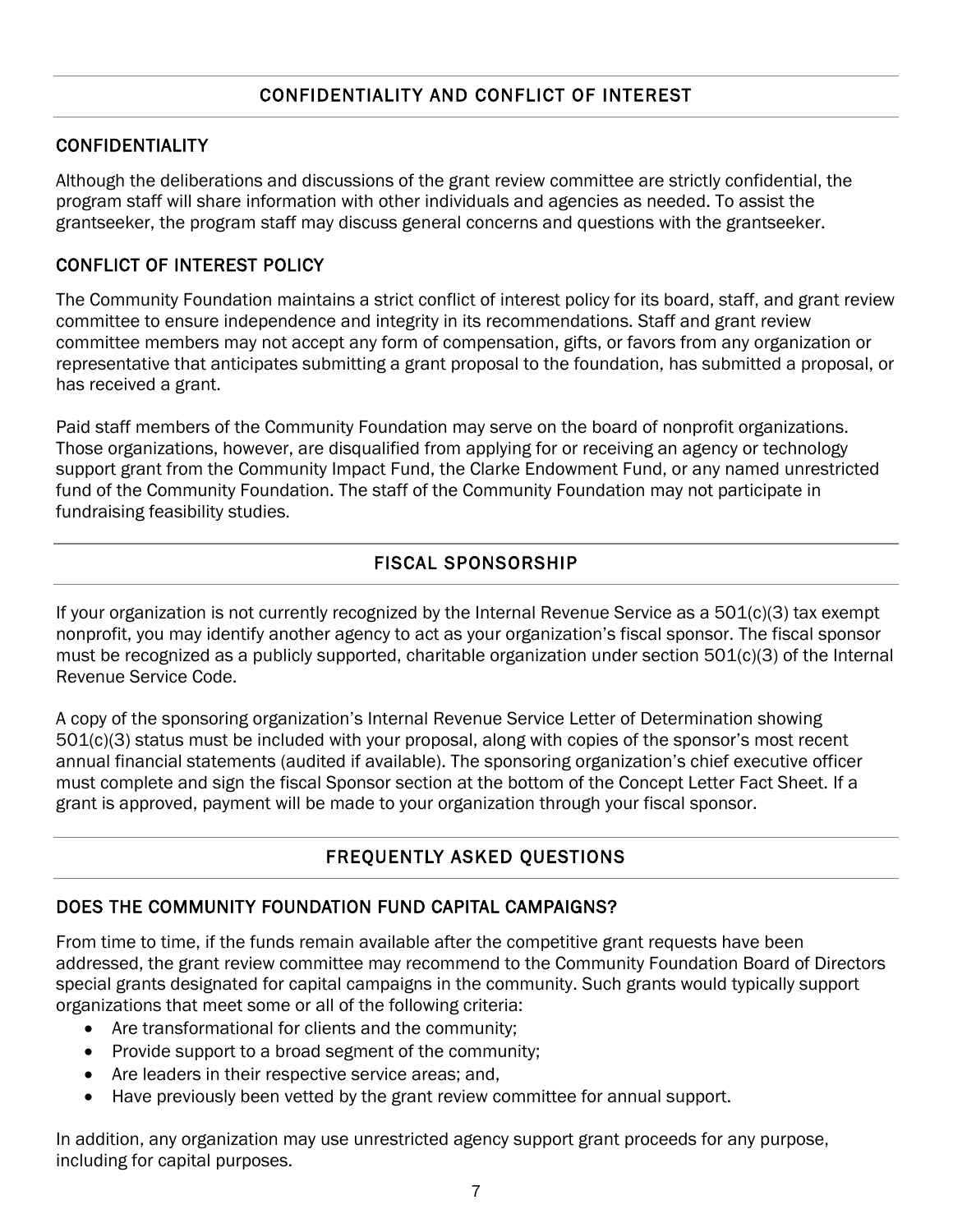## <span id="page-9-0"></span>CAN I APPLY FOR AN AGENCY SUPPORT GRANT AND A TECHNOLOGY GRANT?

An agency can only apply for one grant, agency support or technology support, within a 12-month period.

## <span id="page-9-1"></span>HOW MUCH FUNDING SHOULD I REQUEST?

Due to the limited amount of funds available, it is recommended that you request a funding amount similar to the amount you may have received in the past. At this time, grantseekers are also encouraged to ask for single year funding rather than multi-year funding.

If your organization has never received funding from the Community Foundation, it is highly recommended that the funding request be under \$10,000. Should you have any questions regarding your eligibility, funding opportunities, grant request amounts, or other questions, please contact program staff at 260- 426-4083.

## <span id="page-9-2"></span>ARE THERE ANY UNIQUE COMMUNITY FOUNDATION INITIATIVES?

Depending on the grant funds available, and in response to community needs identified by the Community Foundation, the foundation may, at times, award multi-year and/or larger grant amounts than those listed on the previous page. Additionally the foundation may award special grants to organizations that have not submitted a grant request. These situations occur in rare instances and only through the initiation of the Community Foundation. All grantseekers are advised to follow the timetable guidelines and limitations listed on the grant calendar.

## <span id="page-9-3"></span>WHAT ARE THE REPORTING REQUIREMENTS IF I RECEIVE A GRANT?

The Community Foundation is interested in the impact of its grantmaking to area nonprofit organizations and the community. Recognizing the importance of effective evaluation, grant evaluation should augment your organization's ongoing planning and evaluation process. Full financial accounting of the expenditure of grant funds and narrative reports on the grant-supported projects are required as a condition of the grant.

If the program lasts for more than six months, interim or progress reports should be submitted. They may be brief but should include a financial summary, indicating how foundation funds have been expended during the period, and a narrative comment on development of the program or project.

A final report is required within 60 days after the end of the grant period. This report should include a complete financial statement showing all funds received and expended for the programs covered by the grant, and a narrative report on the project and its significance and success. The financial and narrative reports should, in each case, compare actual expenditures and accomplishments with the budget and objectives cited in the original proposal. Failure to submit the report by the specified date could result in a loss of future grant dollars.

## <span id="page-9-4"></span>HOW DOES THE GRANT PROCESS WORK?

Upon receipt of completed applications, requests go through a competitive grant review process. As a steward of community dollars, the Community Foundation requires thorough evaluations of all requests received. The evaluation process may include requests for additional information, site visits, third-party interviews, and other steps as deemed appropriate. Final decisions on all grant requests rest with the board of directors on the advice of grant review committee recommendations.